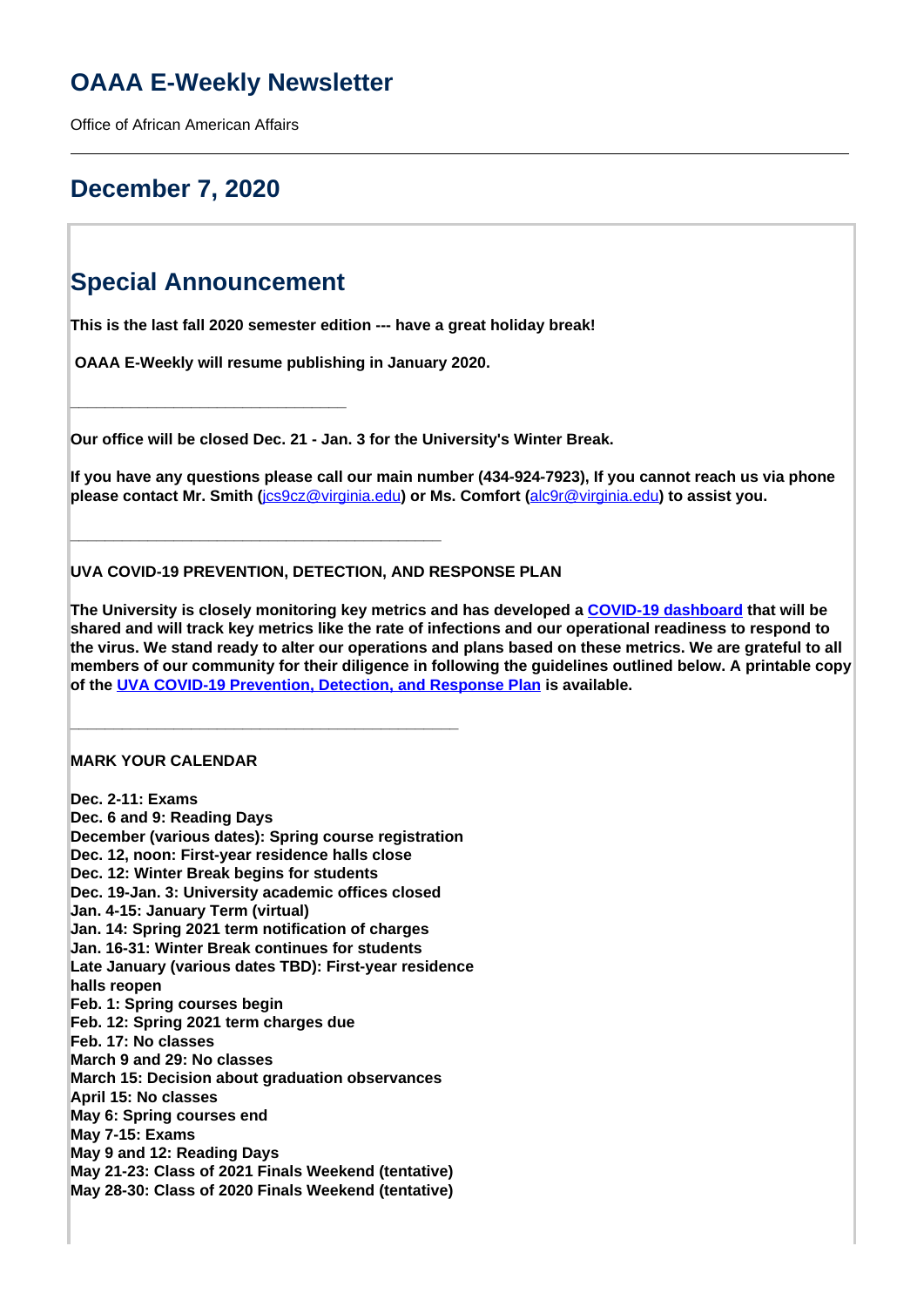# **OAAA Announcements & Services**

**OAAA Announcements & Services –**

**\_\_\_\_\_\_\_\_\_\_\_\_\_\_\_\_\_\_\_\_\_\_\_\_\_\_\_**

**OAAA Virtual Office Hours - (will resume January 4, 2021)**

**OAAA Tutoring for Spring 2021 – (will resume the first week of February 2021)**

**Contact: Dean Thomas for more information**

**Contact: Dean Mason for more information on:** 

**\_\_\_\_\_\_\_\_\_\_\_\_\_\_\_\_\_\_\_\_\_\_\_\_\_\_\_\_\_\_\_\_\_\_\_\_\_\_\_\_\_**

- **Black College Women (BCW) Book Club**
- **Black Male Initiative (BMI)**
- **Black President's Council (BPC)**
- **Black College Women (BCW) In the Company of my Sister**

## **Quote of the Week**

**"I've failed over and over and over again in my life. And that is why I succeed." – Michael Jordan** 

# **Quote's Corner**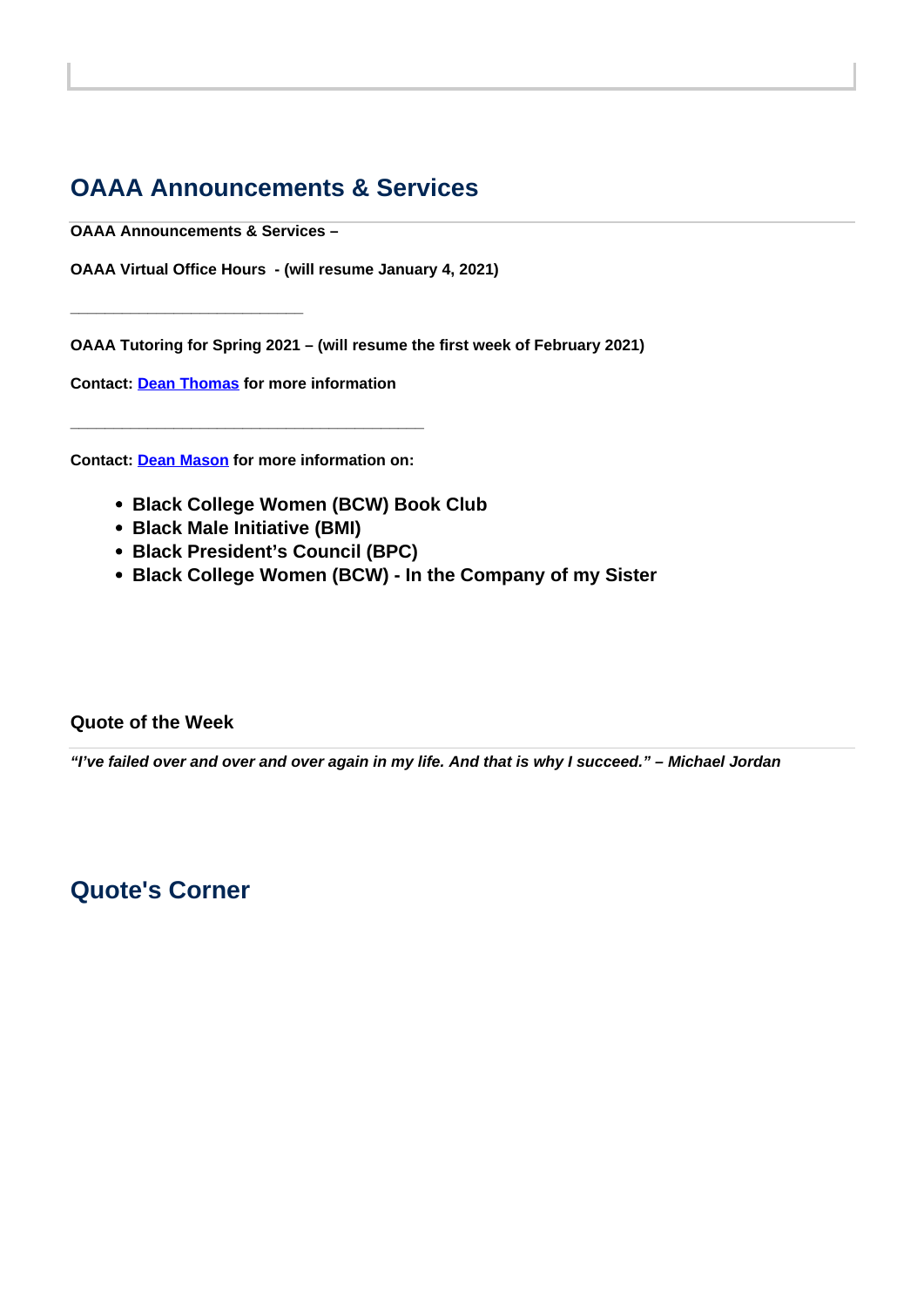

 Michael Jeffrey Jordan was born on February 17, 1963, in Brooklyn, New York. Jordan is a former professional American basketball player, Olympic athlete, businessperson and actor; he's considered one of the best basketball players ever, he dominated the sport from the mid-1980s to the late 1990s. Jordan grew up in Wilmington, North Carolina where he developed a competitive edge at an early age. Jordan grew up with a stable family life. His mother, Delores, was a bank teller who has since written several books. His father, James, was a maintenance worker turned manager at General Electric. He had four siblings: Larry, Deloris, Roslyn and James Jr. Jordan enrolled at the University of North Carolina at Chapel Hill in 1981 and became an important asset to UNC. They won the NCAA Division I championship in 1982, with Jordan scoring the final basket needed to defeat Georgetown University. He was also singled out as the NCAA College Player of the Year in 1983 and in 1984. Jordan left college after his junior year to join the NBA in 1984 where he was drafted by the Chicago Bulls, being the third overall pick. During the summer of 1984, Jordan made his first appearance at the Olympic Games as a member of the U.S. Olympic basketball team. The team won the gold at the games that year, which were held in Los Angeles. Jordan later helped the American team bring home the gold medal at the 1992 Olympic Games, held in Barcelona, Spain. Additionally, Jordan signed his first deal with Nike in 1984, and he currently serves on the Nike Inc. board of directors; Nike launched the signature Air Jordan basketball sneakers in 1985. The Air Jordan quickly proved very popular, and it continues to be a bestseller for the apparel maker more than 30 years later. Also, in 1985, Jordan finished his bachelor's degree in geography as he continued to play basketball professionally. Jordan soon proved himself on the court. For his efforts, Jordan received the NBA Rookie of the Year Award and was selected for the All-Star Game. He became the first player since Wilt Chamberlain to score more than 3,000 points in a single season. In 1988, Jordan led the Chicago Bulls to six National Basketball Association championships and earned the NBA's Most Valuable Player Award; he would earn this title four more times in 1991, 1992, 1996 and 1998. With five regular-season MVPs and three All-Star MVPs, Jordan became the most decorated player in the NBA. In addition, for one year, in 1994, Jordan played for a minor league team, the Birmingham Barons, as an outfielder. Jordan also made a big splash in film as the star of the 1996 movie Space Jam. Over the 19 years since beginning his professional basketball career, Jordan retired from the sport three times. He first retired in 1993 and again in 1998, then finally hung up his jersey for good in 2003. In 1998, Jordan launched into the restaurant business as the owner of Michael Jordan's The Steak House N.Y.C. After his second retirement from basketball in 1999, Jordan joined the Washington Wizards in 2000 as a part owner and as president of basketball operations. In the fall of 2001, Jordan relinquished these roles to return to the court once more. He played for the Wizards for two seasons before retiring for good in 2003. Outside of his basketball career, Jordan has been involved in a number of profitable business and commercial ventures. He has signed a number of other endorsements deals with brands including Hanes, Upper Deck, Gatorade, Coca-Cola, McDonald's, Chevrolet and Wheaties. From 2001 through 2014, Jordan hosted an annual charity golf event known as the Michael Jordan Celebrity Invitational, with proceeds benefiting foundations including Make-A-Wish, Cats Care, the James R. Jordan Foundation, Keep Memory Alive and Opportunity Village. In 2006, Jordan bought a share of the Charlotte Hornets and joined the team's executive ranks as its managing member of basketball operations. Following this, in April 2009, he received one of basketball's greatest honors: being inducted into the Naismith Memorial Basketball Hall of Fame. In 2010, he became the majority owner of the Charlotte Hornets and serves as the team's chairman. In 2016, Jordan was presented with the Presidential Medal of Freedom by President Barack Obama. Between his profitable Nike partnership and his ownership of the Charlotte Hornets, Forbes estimated Jordan's net worth to be over \$1 billion in 2018. In 2020,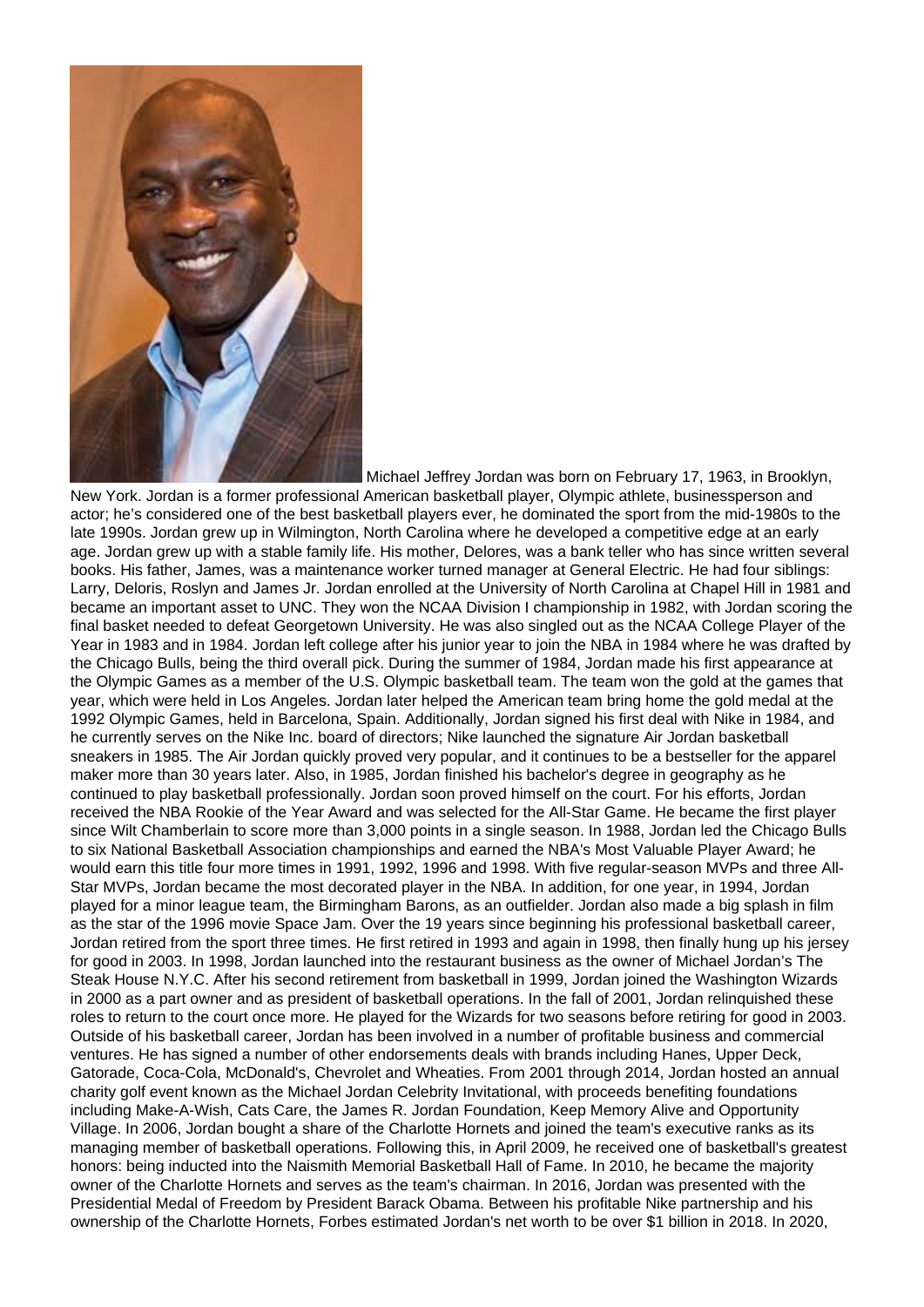# **Upcoming Events**



### **OAAA PAA NOVA/DC/MD Chapter Virtual Family Game Night December 12, 2020 at 6:00 PM**

The UVA OAAA PAA NOVA/DC/MD Chapter is pleased to announce that it is holding a virtual game night for its families and students this Saturday, December 12, 2020, from 6:00 PM to 8:30 PM (or later). Games will include bingo, UVA trivia, a scavenger hunt, and more. Please register at the following link for the login information (December 12th Game Night Registration). Come meet other families and have a little fun with those who are young, old, and young at heart this holiday season! **All OAAA PAA families are welcome at attend!**

December 8, Tuesday DISCOVERY WORKSHOP: DIY GIFTS Virginia Discovery Museum.

Deck the halls with handmade holiday decorations, or spread some cheer with a special gift for family and friends. Craft a jolly pine cone gnome, create a colorful paint-poured ornament, build a sparkling snowperson sensory bottle, and construct a snowfree "snowball"launcher perfect for some seasonal STEM exploration and warm indoor play. Online - Virginia Discovery Museum. 3-4pm. Reservations are required. For details, please click this link.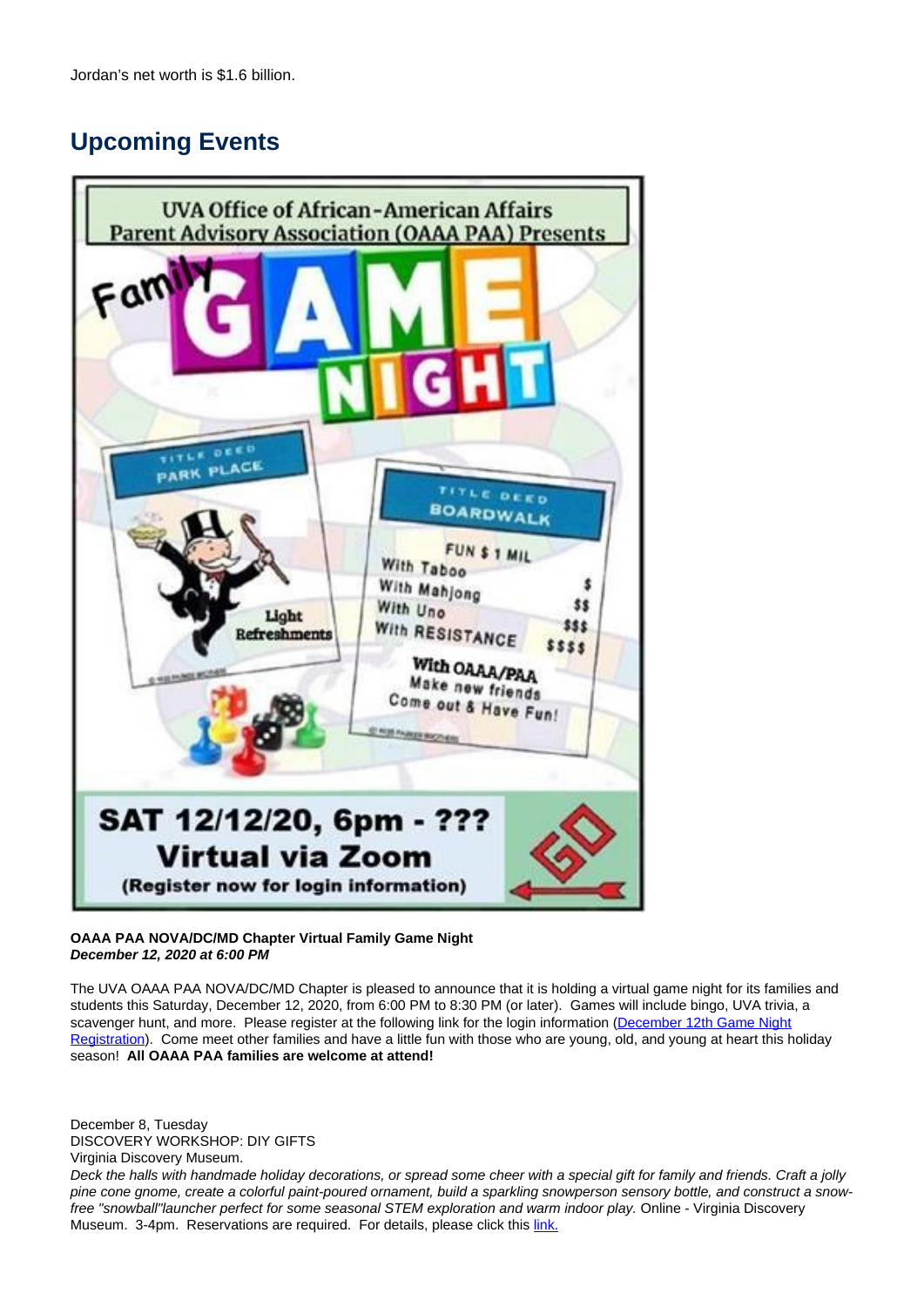December 17-20, Thursday-Sunday 2020 HOLIDAY PLAY Live Arts.

A totally original and completely zany twist on A Christmas Carol. The 2020 holiday play has replaced MARAT/SADE and the holiday special for December programming at Live Arts. Live Arts. \$20/household. For details, please click this link. For more info call: 434-977-4177.

December 13-15, December 20-22, December 26-31 A VERY VON TRAPP FAMILY CHRISTMAS Wintergreen Resort.

This holiday season join the stars of The Sound of Music as they reunite for an intimate cabaret of epic proportions as Brian Clowdus presents: A Very Von Trapp Family Christmas. Get to know the actors and their own stories as the curtain is pulled back on the sold-out mega hit in this heartwarming tribute to all our favorite things that truly make this the most wonderful time of the year. Wintergreen Resort. Varies. \$50 and up. Reservations are required. For details, please click this link. For more info call: 434-325-2200.

# **Opportunites with Deadlines**

Virginia Space Grant Consortiums' Undergraduate and Graduate STEM Research Scholarships and Fellowships for 2021 - 2022

### **Undergrad Research Scholarships: More info and link to online application**:

http://vsgc.odu.edu/undergraduatescholarships/ [vsgc.odu.edu]

### **Graduate Research Fellowships: More info and link to online application**:

http://vsgc.odu.edu/graduatefellowships/ [vsgc.odu.edu]

Here is a list of the student majors that we funded last year. We awarded 75 students over \$300K.

Deadline to apply is January 29! Letters of reference are due on Feb. 5.

### **For more information please contact Joyce Kuberek at 757-766-5210 or jkuberek@odu.edu**.

\_\_\_\_\_\_\_\_\_\_\_\_\_\_\_\_\_\_\_\_\_\_\_\_\_\_\_\_\_\_\_\_\_\_\_\_\_\_\_

The Cooke Undergraduate Transfer Scholarship is a highly selective scholarship for the nation's top community college students seeking to complete their bachelor's degrees at four-year colleges or universities. Each Cooke Scholar has access to generous financial support for two to three years, college planning support, ongoing advising, and the opportunity to connect with the thriving community of fellow scholars.

Each award is intended to cover a significant share of the student's educational expenses – including tuition, living expenses, books and required fees – for the final two to three years necessary to achieve a bachelor's degree. Awards vary by individual, based on the cost of tuition as well as other grants or scholarships they may receive. This highly competitive scholarship includes:

Up to \$40,000 per year to attend a four-year accredited undergraduate school. Ability to pursue any area of study. Personal advising about selecting a college and navigating financial aid.

Multifaceted advising about how to transition to a four-year college and maximize the student experience.

The application closes on January 6, 2021 at 11:59 pm in your local time zone.

\_\_\_\_\_\_\_\_\_\_\_\_\_\_\_\_\_\_\_\_\_\_\_\_\_\_\_\_\_\_\_\_\_\_\_\_\_\_\_\_\_\_\_\_\_

More information:

The **UVA Parents Fund** has launched the **Student Enrichment Fund,** which provides grants to current undergraduate students who lack the resources to participate in professional development and academic enrichment experiences, such as studying abroad, taking J-Term classes, or pursuing internships. Read more about it here